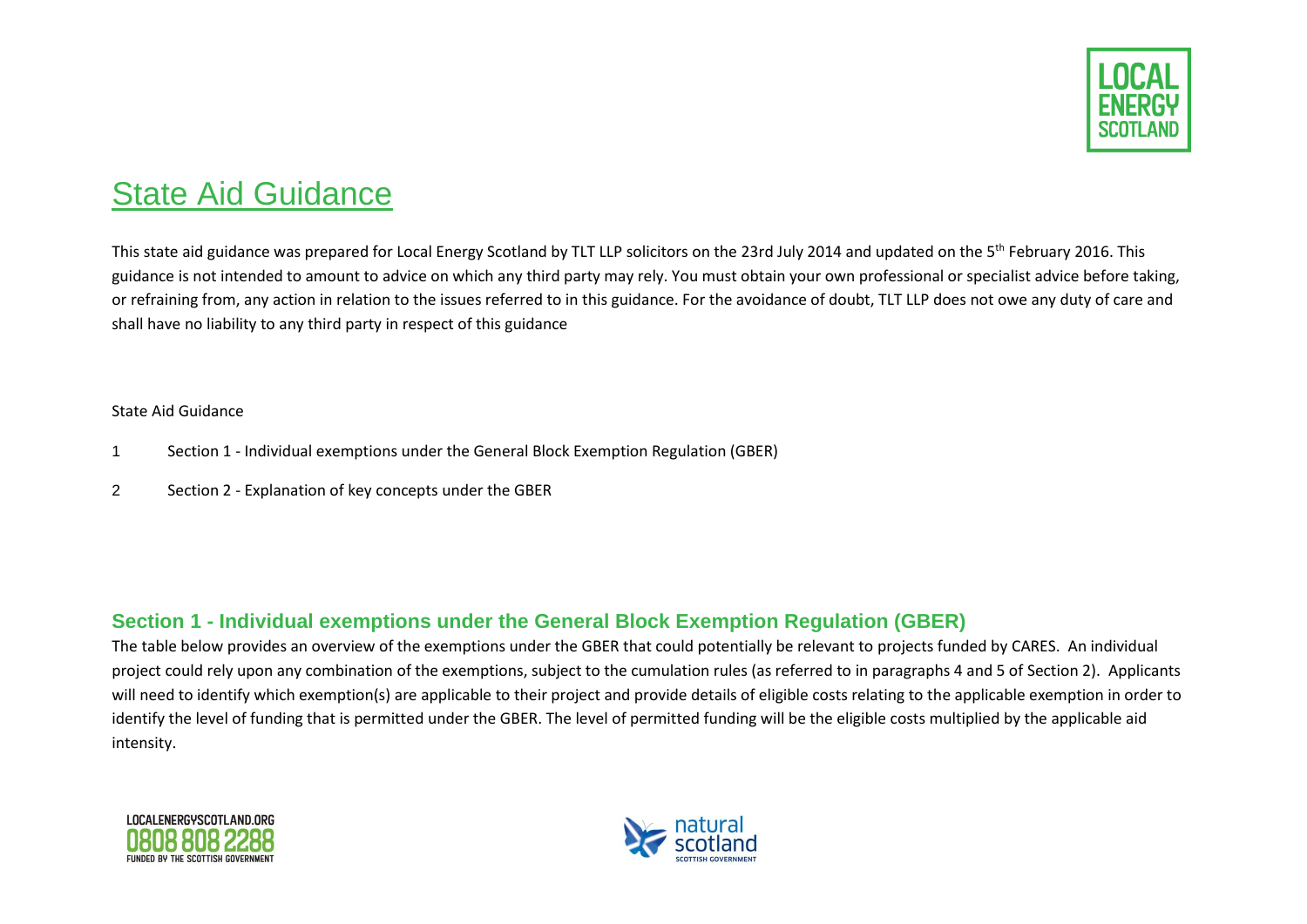

Please see Section 2 for further explanatory guidance relating to eligible costs, aid intensities and the extent to which a number of different exemptions may be used together.

Please note that this table only sets out a summary of the key points for each exemption rather than the full details as set out in the GBER. This table should therefore be used in conjunction with, rather than as a replacement for, the GBER.

| <b>Article and title</b> | <b>Scope &amp; Eligible Costs</b>             | Maximum aid | <b>Aid intensity</b> | <b>Maximum</b>         | Examples of activities potentially within scope       |
|--------------------------|-----------------------------------------------|-------------|----------------------|------------------------|-------------------------------------------------------|
|                          |                                               | intensity   | bonuses              | Threshold <sup>1</sup> |                                                       |
| Art $22 -$ Aid for       | Eligible recipients are unlisted small        | N/a         | For <b>loans</b> :   | N/a                    | The loans, guarantees and grants can be used for      |
| start ups                | enterprises up to five years following        |             | - Maximum nominal    |                        | any purpose. However, please note the rules           |
|                          | their registration, which have not yet        |             | amount of 2m         |                        | relating to cumulation of this aid with other aid, as |
|                          | distributed profits and which have not        |             | Euros for Assisted   |                        | summarised in paragraphs 4 and 5 of Section 2 of      |
|                          | been formed through a merger. <sup>2</sup>    |             | Area (a)             |                        | this Guidance.                                        |
|                          |                                               |             | Maximum nominal      |                        |                                                       |
|                          | Start up aid can take the form of:            |             | amount of 1.5m       |                        |                                                       |
|                          |                                               |             | Euros for Assisted   |                        |                                                       |
|                          | <b>loans</b> with interest rates which<br>(a) |             | Area (c).            |                        |                                                       |
|                          | do not conform to market                      |             |                      |                        |                                                       |
|                          | conditions, with duration of up               |             | For guarantees:      |                        |                                                       |
|                          | to 10 years. Maximum                          |             | Maximum 3m           |                        |                                                       |
|                          | nominal amount of 1m Euros.                   |             | Euros of amount      |                        |                                                       |
|                          | A ratio is applied for loans of               |             | guaranteed for       |                        |                                                       |
|                          | less than 10 years;                           |             | Assisted Area (a)    |                        |                                                       |

<sup>2</sup> Special rules apply where the small enterprise is not subject to registration – see Article 22(12)





 $^1$  If aid granted to an individual recipient exceeds the notification thresholds, the aid must be notified to and cleared by the European Commission prior to being granted.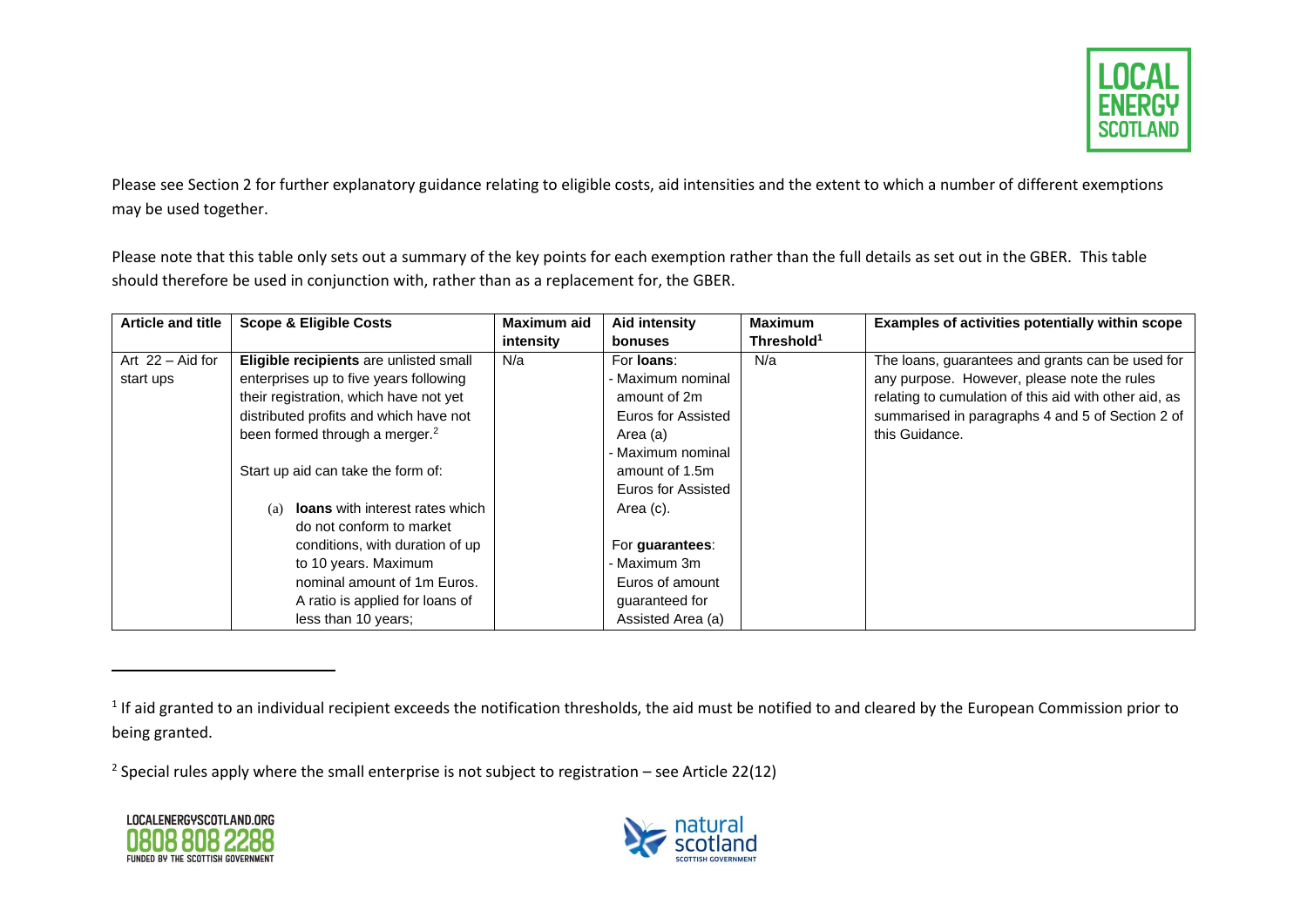

| <b>Article and title</b> | <b>Scope &amp; Eligible Costs</b>       | Maximum aid | Aid intensity              | <b>Maximum</b>         | Examples of activities potentially within scope |
|--------------------------|-----------------------------------------|-------------|----------------------------|------------------------|-------------------------------------------------|
|                          |                                         | intensity   | bonuses                    | Threshold <sup>1</sup> |                                                 |
|                          | guarantees with premiums<br>(b)         |             | Maximum 2.25m              |                        |                                                 |
|                          | which do not conform to                 |             | Euros of amount            |                        |                                                 |
|                          | market conditions with a                |             | guaranteed for             |                        |                                                 |
|                          | duration of up to 10 years.             |             | Assisted Area (c)          |                        |                                                 |
|                          | Maximum 1.5m Euros of                   |             |                            |                        |                                                 |
|                          | amount guaranteed. A ratio is           |             | For grants:                |                        |                                                 |
|                          | applied for guarantees of less          |             | Interest rate and          |                        |                                                 |
|                          | than10 years.                           |             | guarantee                  |                        |                                                 |
|                          | grants, including equity or<br>(c)      |             | premium                    |                        |                                                 |
|                          | quasi equity investment.                |             | reductions of up to        |                        |                                                 |
|                          | Interest rate and guarantee             |             | 0.8m Euros for             |                        |                                                 |
|                          | premium reductions of up to             |             | Assisted Area (a)          |                        |                                                 |
|                          | 0.4m Euros gross grant                  |             | Interest rate and          |                        |                                                 |
|                          | equivalent                              |             | guarantee                  |                        |                                                 |
|                          |                                         |             | premium                    |                        |                                                 |
|                          |                                         |             | reductions of up to        |                        |                                                 |
|                          | A recipient can receive support through |             | 0.6m Euros for             |                        |                                                 |
|                          | a mix of aid instruments (i.e. loans,   |             | Assisted Area (c)          |                        |                                                 |
|                          | guarantees and grants) provided that    |             |                            |                        |                                                 |
|                          | the proportion of the amount granted    |             | <b>Small and</b>           |                        |                                                 |
|                          | through one instrument, calculated on   |             | innovative                 |                        |                                                 |
|                          | the basis of the maximum aid amount     |             | enterprises <sup>3</sup> : |                        |                                                 |
|                          | allowed for that instrument, is taken   |             | The maximum                |                        |                                                 |
|                          | into account in order to determine the  |             | amount under this          |                        |                                                 |
|                          | residual proportion of the maximum aid  |             | Article may be             |                        |                                                 |
|                          | amount allowed for the other            |             | doubled.                   |                        |                                                 |
|                          | instruments.                            |             |                            |                        |                                                 |

<sup>3</sup> Please refer to paragraph 2.7 for the definition of "innovative enterprise"



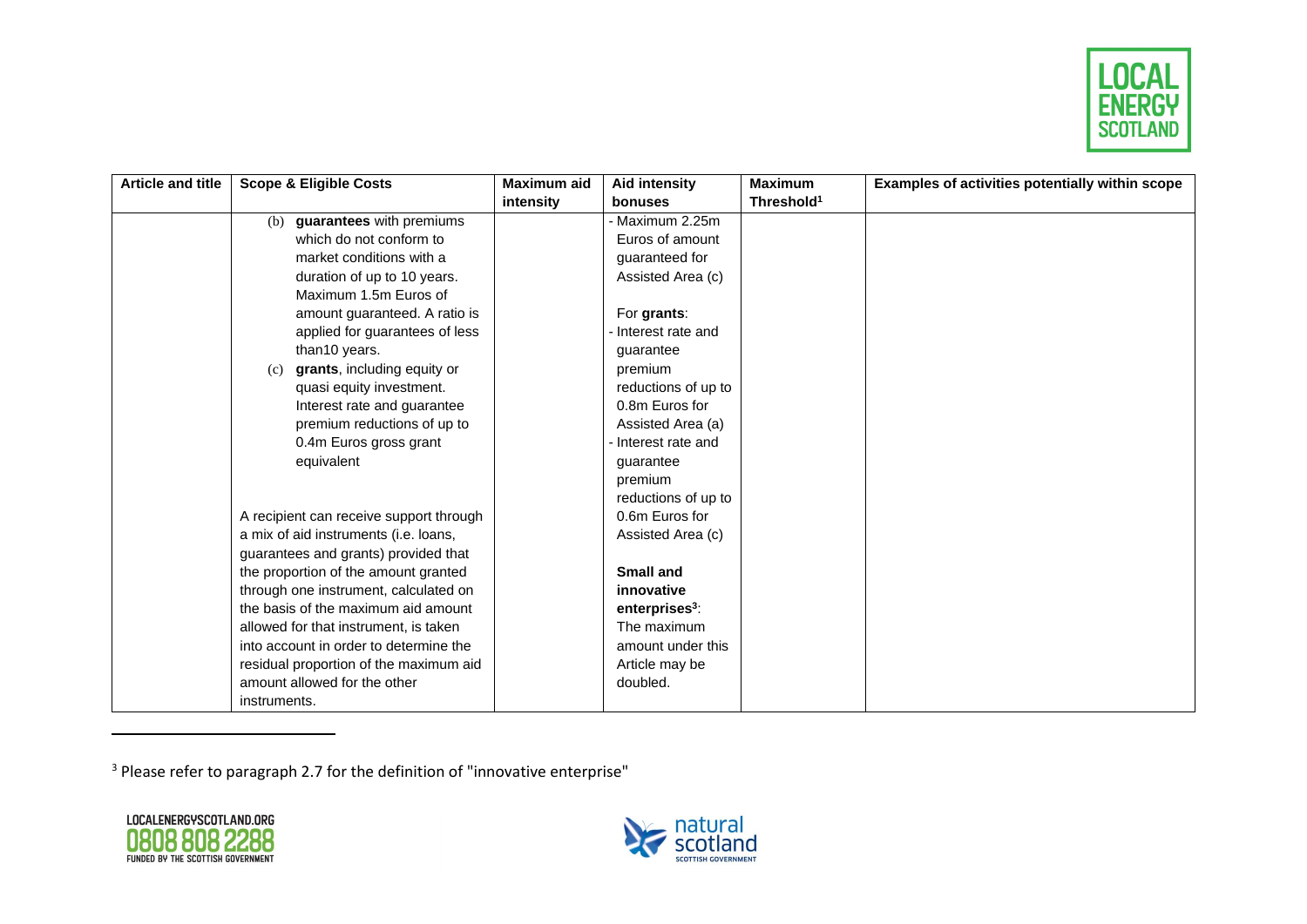

| <b>Article and title</b> | <b>Scope &amp; Eligible Costs</b>          | Maximum aid                 | <b>Aid intensity</b>                     | <b>Maximum</b>              | Examples of activities potentially within scope       |
|--------------------------|--------------------------------------------|-----------------------------|------------------------------------------|-----------------------------|-------------------------------------------------------|
|                          |                                            | intensity                   | bonuses                                  | Threshold <sup>1</sup>      |                                                       |
|                          |                                            |                             |                                          |                             |                                                       |
| $25 -$ Aid for           | The following categories of research       |                             | <b>Industrial</b>                        | Industrial                  | Any stand alone research project or any research      |
| research and             | could potentially be relevant:             | Industrial                  | research and                             | research: 20m               | element or feasibility study that is part of a larger |
| development              |                                            | research: 50%               | experimental                             | Euros per                   | project.                                              |
| projects.                | (a) industrial research (meaning           |                             | research:                                | recipient, per              |                                                       |
|                          | planned research or critical investigation | Experimental                | increased up to a                        | project                     |                                                       |
|                          | aimed at the acquisition of new            | development:                | maximum aid                              |                             |                                                       |
|                          | knowledge and skills for developing new    | 25%                         | intensity of 80% as                      | Experimental                |                                                       |
|                          | products, processes or services or for     |                             | follows:                                 | research: 15m               |                                                       |
|                          | bringing about a significant               | Feasibility<br>studies: 50% | $(a) + 10\%$ for<br>medium-sized         | Euros per<br>recipient, per |                                                       |
|                          | improvement in existing products,          |                             | enterprises;                             | project                     |                                                       |
|                          | processes or services. This may include    |                             | +20% for small                           |                             |                                                       |
|                          | the creation of components parts of        |                             | enterprises.                             | Feasibility                 |                                                       |
|                          | complex systems, and may include the       |                             | $(b) + 15%$ one of                       | studies: 7.5m               |                                                       |
|                          | construction of prototypes in a            |                             | the following                            | Euros per study             |                                                       |
|                          | laboratory environment or in an            |                             | conditions apply:                        |                             |                                                       |
|                          | environment with simulated interfaces      |                             | - if the project                         |                             |                                                       |
|                          | to existing systems);                      |                             | involves effective<br>collaboration (see |                             |                                                       |
|                          |                                            |                             | Art 25(6)(b)(i) for                      |                             |                                                       |
|                          | (b) experimental development               |                             | more details); or                        |                             |                                                       |
|                          | (meaning acquiring, combining, shaping     |                             | - if the results are                     |                             |                                                       |
|                          | and using existing scientific,             |                             | widely                                   |                             |                                                       |
|                          | technological, business and other          |                             | disseminated (see                        |                             |                                                       |
|                          | relevant knowledge and skills with the     |                             | Art $25(6)(b)(ii)$ for                   |                             |                                                       |
|                          | aim of developing new or improved          |                             | more details)                            |                             |                                                       |
|                          | products, processes or services. This      |                             | <b>Feasibility</b>                       |                             |                                                       |
|                          | may include development of                 |                             | studies:                                 |                             |                                                       |
|                          | commercially usable prototypes);           |                             |                                          |                             |                                                       |



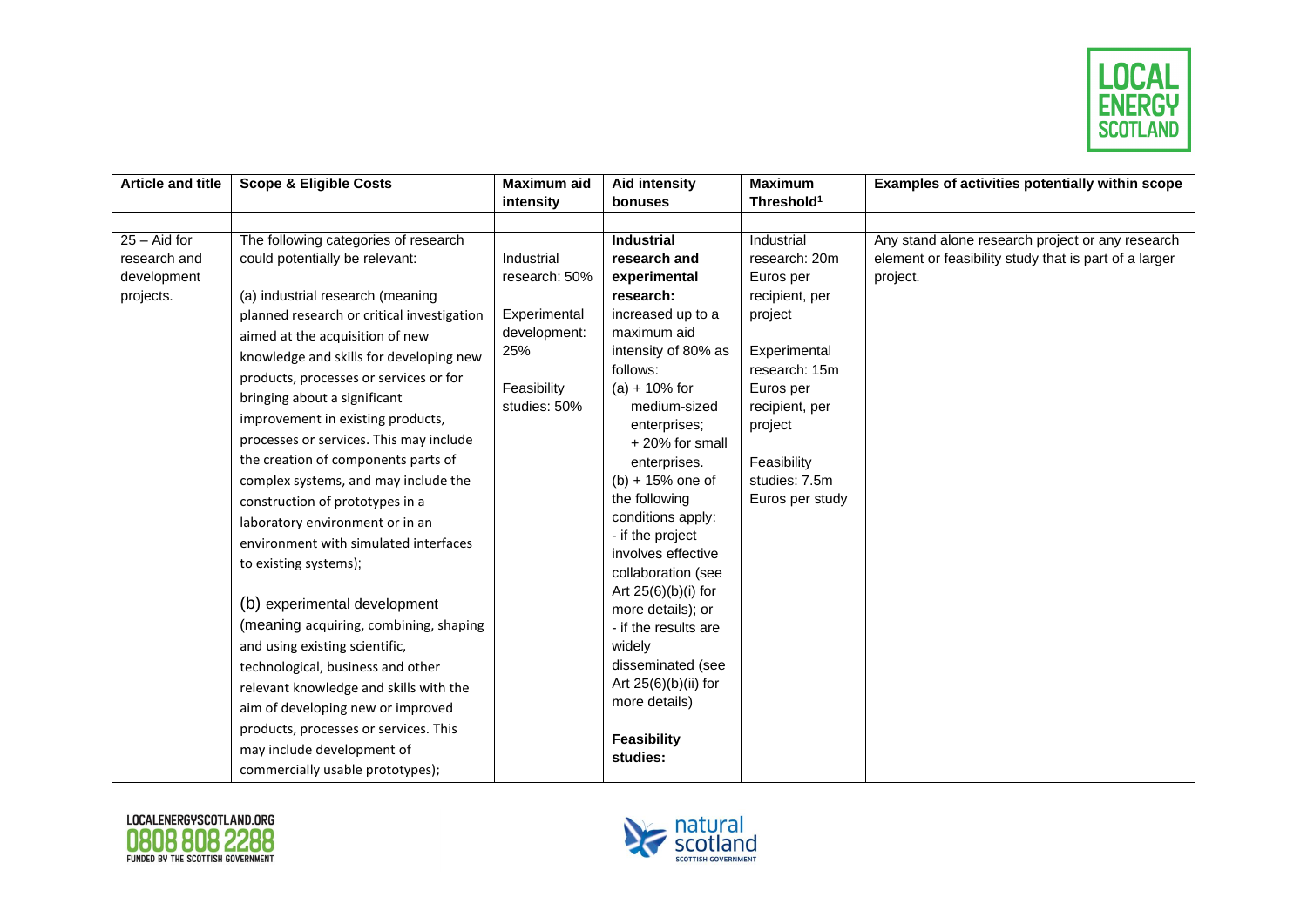

| <b>Article and title</b> | <b>Scope &amp; Eligible Costs</b>            | <b>Maximum aid</b> | <b>Aid intensity</b> | <b>Maximum</b>         | Examples of activities potentially within scope      |
|--------------------------|----------------------------------------------|--------------------|----------------------|------------------------|------------------------------------------------------|
|                          |                                              | intensity          | bonuses              | Threshold <sup>1</sup> |                                                      |
|                          |                                              |                    | + 10% for medium-    |                        |                                                      |
|                          | (c) feasibility studies (meaning the         |                    | sized                |                        |                                                      |
|                          | evaluation and analysis of the potential     |                    | enterprises;         |                        |                                                      |
|                          | of a project, which aims at supporting       |                    | +20% for small       |                        |                                                      |
|                          | the process of decision-making by            |                    | enterprises          |                        |                                                      |
|                          | objectively and rationally uncovering its    |                    |                      |                        |                                                      |
|                          | strengths and weaknesses, opportunities      |                    |                      |                        |                                                      |
|                          | and threats, as well as identifying the      |                    |                      |                        |                                                      |
|                          | resources required to carry it through       |                    |                      |                        |                                                      |
|                          | and ultimately its prospects for             |                    |                      |                        |                                                      |
|                          | success).                                    |                    |                      |                        |                                                      |
|                          |                                              |                    |                      |                        |                                                      |
|                          | The Eligible Costs, to the extent            |                    |                      |                        |                                                      |
|                          | relevant to the project, are:                |                    |                      |                        |                                                      |
|                          |                                              |                    |                      |                        |                                                      |
|                          | personnel costs;<br>costs of instruments and |                    |                      |                        |                                                      |
|                          | equipment;                                   |                    |                      |                        |                                                      |
|                          | costs for buildings and land;                |                    |                      |                        |                                                      |
|                          | costs of contractual research,               |                    |                      |                        |                                                      |
|                          | knowledge and patents;                       |                    |                      |                        |                                                      |
|                          | additional overheads incurred                |                    |                      |                        |                                                      |
|                          | directly as a result of the                  |                    |                      |                        |                                                      |
|                          | project.                                     |                    |                      |                        |                                                      |
| Art $36 -$               | Eligible Costs - the extra investment        | 40%                | + 10% for medium-    | 15m Euros per          | This could apply to an entire project or to discrete |
| Investment aid           | costs to go beyond the EU standards or       |                    | sized undertaking;   | recipient, per         | elements of a project where levels of                |
| enabling                 | to increase the level of environmental       |                    | +20% for small       | project.               | environmental protection are increased beyond        |
| undertakings to          | protection in the absence of EU              |                    | undertakings.        |                        | European Union standards or where measures           |
| go beyond                | standards.                                   |                    |                      |                        | are put in place to increase environmental           |
| Union standards          |                                              |                    |                      |                        |                                                      |



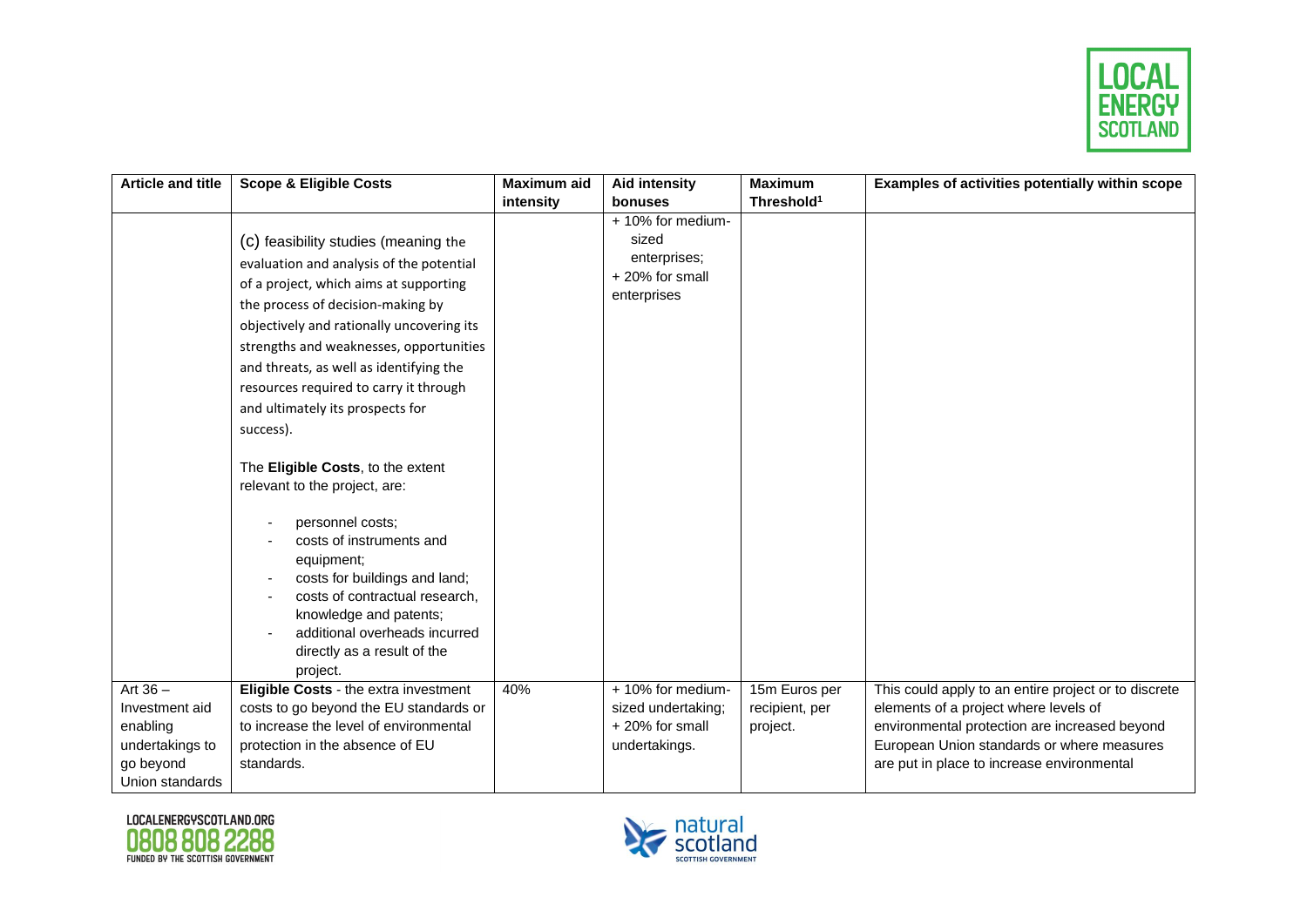

| <b>Article and title</b> | <b>Scope &amp; Eligible Costs</b>          | <b>Maximum aid</b>                  | Aid intensity                       | <b>Maximum</b>         | Examples of activities potentially within scope      |
|--------------------------|--------------------------------------------|-------------------------------------|-------------------------------------|------------------------|------------------------------------------------------|
|                          |                                            | intensity                           | bonuses                             | Threshold <sup>1</sup> |                                                      |
| for                      | Special rules apply for the acquisition    |                                     | +15% for Assisted                   |                        | protection resulting from the recipient's activities |
| environmental            | and retrofitting of transport vehicles for |                                     | Area (a);                           |                        | and no such standards are in place.                  |
| protection or to         | road, railway, inland waterway and         |                                     | +5% for Assisted                    |                        |                                                      |
| increase the             | maritime transport.                        |                                     | Area (c).                           |                        |                                                      |
| level of                 |                                            |                                     |                                     |                        |                                                      |
| environmental            | Any costs not directly linked to the       |                                     |                                     |                        |                                                      |
| protection in the        | achievement of the higher level of         |                                     |                                     |                        |                                                      |
| absence of               | environmental protection are not           |                                     |                                     |                        |                                                      |
| Union standards          | eligible costs.                            |                                     |                                     |                        |                                                      |
|                          |                                            |                                     |                                     |                        |                                                      |
| Art $37 -$               | Eligible Costs - the extra investment      |                                     | Where the investment is more than 3 | 15m Euros per          | This could apply to an entire project or to discrete |
| Investment aid           | costs to go beyond the currently           | years before the standard in force: |                                     | recipient, per         | elements of a project.                               |
| for early                | applicable EU standards.                   | 20% for small undertakings;         |                                     | project.               |                                                      |
| adaptation to            |                                            | 15% for medium-sized undertakings;  |                                     |                        |                                                      |
| future Union             | Any costs not directly linked to the       | 10% for large undertakings.         |                                     |                        |                                                      |
| standards                | achievement of the higher level of         |                                     |                                     |                        |                                                      |
|                          | environmental protection are not           | Where the investment is between 1   |                                     |                        |                                                      |
|                          | eligible costs.                            |                                     | and 3 years before the standard in  |                        |                                                      |
|                          |                                            | force:                              |                                     |                        |                                                      |
|                          |                                            | 15% for small undertakings;         |                                     |                        |                                                      |
|                          |                                            |                                     | 10% for medium-sized undertakings;  |                        |                                                      |
|                          |                                            | 5% for large undertakings.          |                                     |                        |                                                      |
|                          |                                            |                                     |                                     |                        |                                                      |
| Art $38 -$               | The aid must enable undertakings to        | 30% of Eligible                     | +20% for small                      | 15m Euros per          | This exemption can only apply in a situation that    |
| Investment aid           | achieve energy efficiency.                 | Costs                               | undertakings;                       | recipient, per         | enables an undertaking to achieve energy             |
| for energy               |                                            |                                     | + 10% for medium-                   | project.               | efficiency. An undertaking is an entity engaged in   |
| efficiency               | Eligible Costs - extra investment          |                                     | sized undertakings.                 |                        | an activity for which there is a commercial market.  |
| measures                 | costs necessary to achieve the higher      |                                     |                                     |                        | A householder, for example, is not an undertaking.   |
|                          | level of energy efficiency, which shall    |                                     | +15% for Assisted                   |                        |                                                      |
|                          | be determined as follows:                  |                                     | Area (a);                           |                        |                                                      |



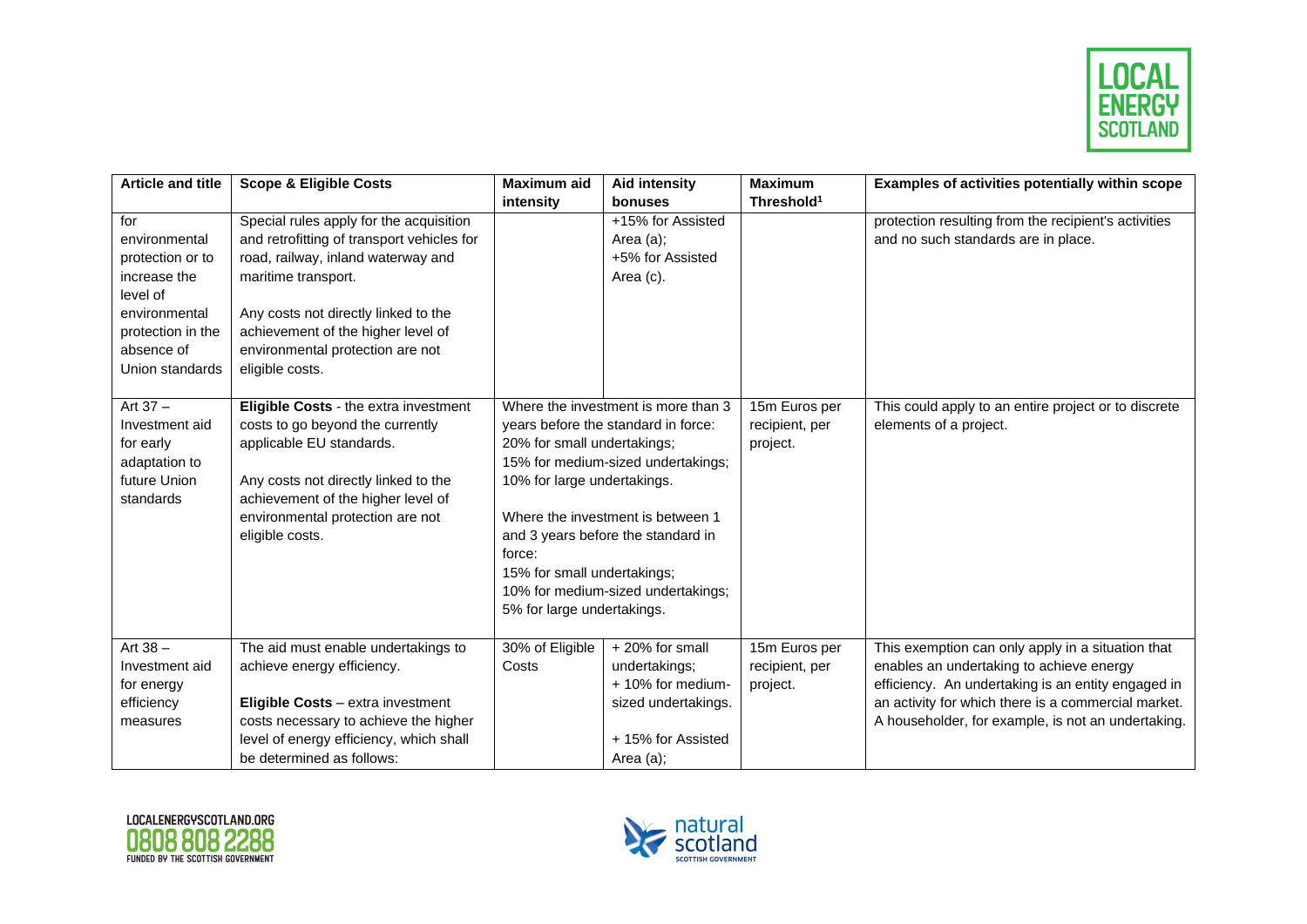

| <b>Article and title</b>                                               | <b>Scope &amp; Eligible Costs</b>                                                                                                                                                                                                                                                                                                                                                                                  | Maximum aid | Aid intensity                                                                                                                                        | <b>Maximum</b>                              | Examples of activities potentially within scope                                                                                                                                                                                                                                                                                                                                                                               |
|------------------------------------------------------------------------|--------------------------------------------------------------------------------------------------------------------------------------------------------------------------------------------------------------------------------------------------------------------------------------------------------------------------------------------------------------------------------------------------------------------|-------------|------------------------------------------------------------------------------------------------------------------------------------------------------|---------------------------------------------|-------------------------------------------------------------------------------------------------------------------------------------------------------------------------------------------------------------------------------------------------------------------------------------------------------------------------------------------------------------------------------------------------------------------------------|
|                                                                        |                                                                                                                                                                                                                                                                                                                                                                                                                    | intensity   | bonuses                                                                                                                                              | Threshold <sup>1</sup>                      |                                                                                                                                                                                                                                                                                                                                                                                                                               |
|                                                                        | where the costs of investing in<br>energy efficiency can be<br>indentified as a separate<br>investment, these costs;<br>in all other cases, the costs<br>are established by reference<br>to a similar, less energy<br>efficient investment. The<br>Eligible Costs are the<br>difference between the costs<br>of the two investments.<br>Any costs not directly linked to the<br>achievement of the higher level of |             | +5% for Assisted<br>Area $(c)$ .                                                                                                                     |                                             | Provided this principle is observed, this exemption<br>could potentially be used for (amongst other<br>things):<br>Consortia approaches to sharing grid<br>costs:<br>Demand-side management to maximise<br>local energy production;<br>Smart electric vehicle charging system<br>linked to local generation;<br>Hydrogen injection into gas grid or for<br>sustainable transport;<br>Alternative low carbon marine transport. |
| Art $40 -$<br>Investment aid<br>for high<br>efficiency<br>cogeneration | energy efficiency are not eligible costs.<br>For newly installed or refurbished<br>facilities for high-efficiency<br>cogeneration.<br>"High-efficiency cogeneration" is<br>defined in Annex II of Directive<br>$2012/27/EU$ – see link in footnote<br>below. <sup>4</sup><br>Eligible Costs - extra investment<br>costs to operate as a high-efficiency<br>cogeneration facility compared to a                     | 45%         | +20% for small<br>undertakings;<br>+ 10% for medium-<br>sized undertakings.<br>+15% for Assisted<br>Area $(a)$ ;<br>+5% for Assisted<br>Area $(c)$ . | 15m Euros per<br>recipient, per<br>project. | Any CHP project that falls within the definition of<br>"high efficiency cogeneration".                                                                                                                                                                                                                                                                                                                                        |

<sup>4</sup> http://eur-lex.europa.eu/LexUriServ/LexUriServ.do?uri=OJ:L:2012:315:0001:0056:EN:PDF



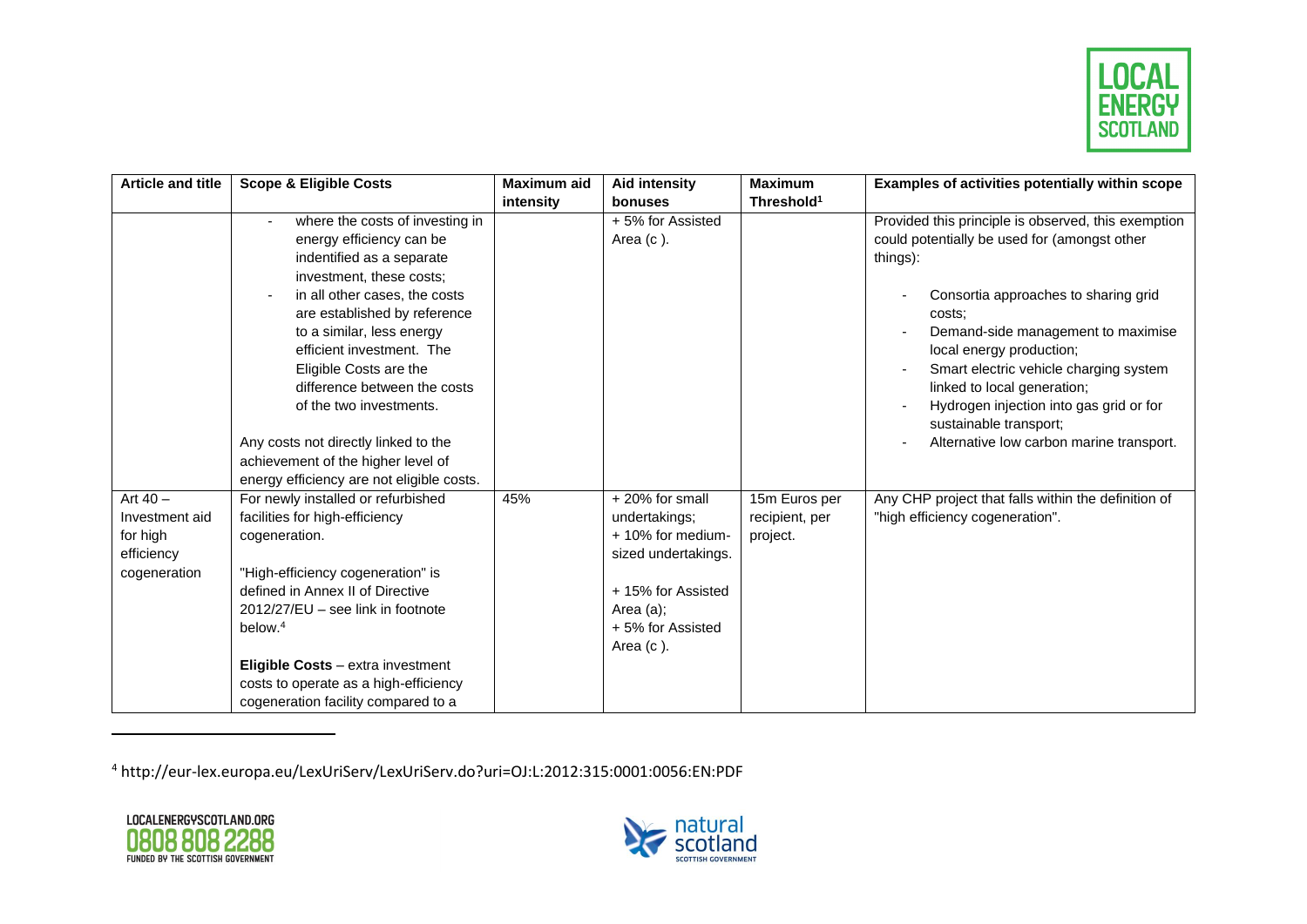

| <b>Article and title</b> | <b>Scope &amp; Eligible Costs</b>                                               | <b>Maximum aid</b> | <b>Aid intensity</b>        | <b>Maximum</b>         | Examples of activities potentially within scope     |
|--------------------------|---------------------------------------------------------------------------------|--------------------|-----------------------------|------------------------|-----------------------------------------------------|
|                          |                                                                                 | intensity          | bonuses                     | Threshold <sup>1</sup> |                                                     |
|                          | conventional installation or, where                                             |                    |                             |                        |                                                     |
|                          | already high efficiency, to upgrade to a                                        |                    |                             |                        |                                                     |
|                          | higher efficiency.                                                              |                    |                             |                        |                                                     |
|                          |                                                                                 |                    |                             |                        |                                                     |
| Art $41 -$               | For new installations only.                                                     | 30% for small      | +20% for small              | 15m Euros per          | Any project that involves a new installation that   |
| investment aid           |                                                                                 | installations      | undertakings;               | recipient, per         | promotes energy efficiency. This could include:     |
| for the                  | Eligible Costs - the extra investment                                           | (as referred to    | + 10% for medium-           | project.               |                                                     |
| promotion of             | costs to promote the production of                                              | in the right       | sized undertakings.         |                        | Smart electric vehicle charging system;             |
| energy from              | energy from renewable source, which                                             | hand box);         |                             |                        | Energy infrastructure (including energy             |
| renewables               | shall be determined as follows:                                                 |                    | +15% for Assisted           |                        | storage infrastructure);                            |
|                          | - where the costs can be identified in                                          | 45% in other       | Area (a);                   |                        | Hydrogen Injection into gas grid for                |
|                          | the total investment cost as a separate                                         | cases.             | 5% for Assisted             |                        | sustainable transport;                              |
|                          | investment, e.g. a readily identifiable                                         |                    | Area (c).                   |                        | Linking local generation to local district          |
|                          | add-on component to a pre-existing                                              |                    |                             |                        | heating scheme.                                     |
|                          | facility, these costs;                                                          |                    | Where open                  |                        |                                                     |
|                          | - where the costs can be identified by<br>reference to a similar less           |                    | competitive bidding         |                        |                                                     |
|                          |                                                                                 |                    | process aid                 |                        |                                                     |
|                          | environmentally friendly investment that<br>would have been carried out without |                    | intensity may reach         |                        |                                                     |
|                          | the aid, the difference between the                                             |                    | 100%, subject to<br>certain |                        |                                                     |
|                          | costs of both investments;                                                      |                    | requirements                |                        |                                                     |
|                          | - for certain small installations, where                                        |                    | regarding                   |                        |                                                     |
|                          | no less environmentally friendly                                                |                    | transparency and            |                        |                                                     |
|                          | comparator exists, the total investment                                         |                    | equal treatment.            |                        |                                                     |
|                          | costs are Eligible Costs.                                                       |                    |                             |                        |                                                     |
|                          |                                                                                 |                    |                             |                        |                                                     |
|                          | Restrictions apply regarding biofuels                                           |                    |                             |                        |                                                     |
|                          | and hydropower.                                                                 |                    |                             |                        |                                                     |
| Art $46 -$               | Eligible Costs for production plant-                                            | Production         | Production plant:           | Production plant:      | Any project that involves energy efficient district |
| Investment aid           | extra costs for construction, expansion                                         | plant: 45%         | +20% for small              | 15m Euros per          | heating and cooling - including the production      |
| for energy               |                                                                                 |                    | undertakings;               |                        | plant and the distribution network.                 |



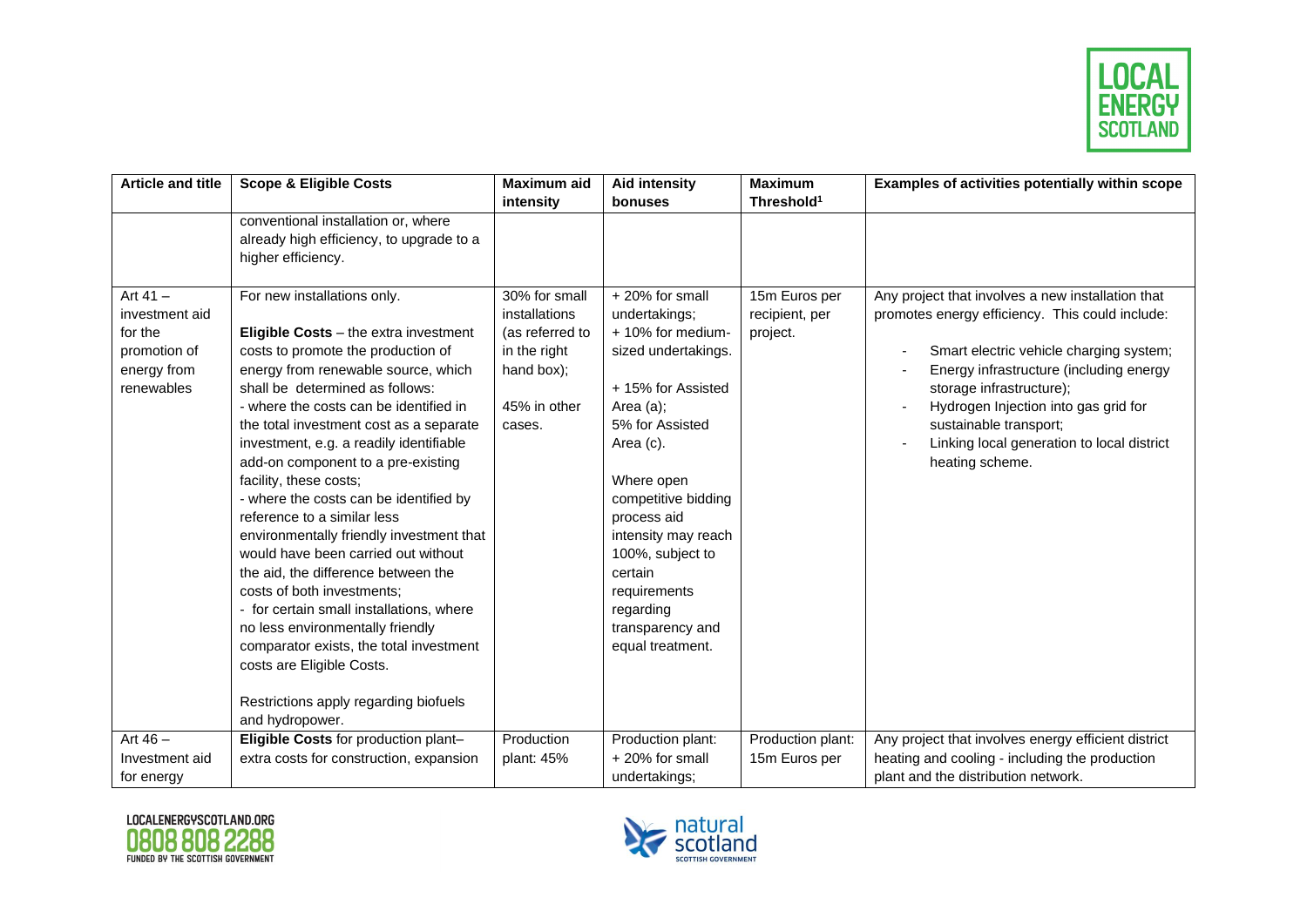

| <b>Article and title</b> | <b>Scope &amp; Eligible Costs</b>                                                                                                                                                                                                                                                                                                                                                | Maximum aid         | <b>Aid intensity</b> | <b>Maximum</b>         | Examples of activities potentially within scope      |
|--------------------------|----------------------------------------------------------------------------------------------------------------------------------------------------------------------------------------------------------------------------------------------------------------------------------------------------------------------------------------------------------------------------------|---------------------|----------------------|------------------------|------------------------------------------------------|
|                          |                                                                                                                                                                                                                                                                                                                                                                                  | intensity           | bonuses              | Threshold <sup>1</sup> |                                                      |
| efficient district       | and refurbishment compared to                                                                                                                                                                                                                                                                                                                                                    |                     | + 10% for medium-    | recipient, per         |                                                      |
| heating and              | conventional production plant.                                                                                                                                                                                                                                                                                                                                                   | <b>Distribution</b> | sized undertakings.  | project.               |                                                      |
| cooling                  |                                                                                                                                                                                                                                                                                                                                                                                  | network: 100%       |                      |                        |                                                      |
|                          | Eligible Costs for distribution network -                                                                                                                                                                                                                                                                                                                                        |                     | Production plant:    | <b>Distribution</b>    |                                                      |
|                          | the investment costs.                                                                                                                                                                                                                                                                                                                                                            |                     | +15% for Assisted    | network: 20m           |                                                      |
|                          |                                                                                                                                                                                                                                                                                                                                                                                  |                     | Area $(a)$ ;         | Euros per              |                                                      |
|                          | The aid amount for the distribution                                                                                                                                                                                                                                                                                                                                              |                     | +5% for Assisted     | recipient, per         |                                                      |
|                          | network shall not exceed difference                                                                                                                                                                                                                                                                                                                                              |                     | Area (c).            | project.               |                                                      |
|                          | between Eligible Costs and operating                                                                                                                                                                                                                                                                                                                                             |                     |                      |                        |                                                      |
|                          | profit.                                                                                                                                                                                                                                                                                                                                                                          |                     |                      |                        |                                                      |
| Art $48 -$               | "Energy infrastructure" includes, in                                                                                                                                                                                                                                                                                                                                             | 100%                | N/a                  | 50m Euros per          | For electricity infrastructure except in relation to |
| Investment aid           | respect of electricity - infrastructure for                                                                                                                                                                                                                                                                                                                                      |                     |                      | recipient, per         | storage. (Although Article 41 could potentially be   |
| for energy               | transmission and distribution,                                                                                                                                                                                                                                                                                                                                                   |                     |                      | investment             | used for storage infrastructure).                    |
| infrastructure           | equipment to ensure the safe operation                                                                                                                                                                                                                                                                                                                                           |                     |                      | project                |                                                      |
|                          | of the infrastructure; smart grids.                                                                                                                                                                                                                                                                                                                                              |                     |                      |                        |                                                      |
|                          |                                                                                                                                                                                                                                                                                                                                                                                  |                     |                      |                        |                                                      |
|                          |                                                                                                                                                                                                                                                                                                                                                                                  |                     |                      |                        |                                                      |
|                          |                                                                                                                                                                                                                                                                                                                                                                                  |                     |                      |                        |                                                      |
|                          |                                                                                                                                                                                                                                                                                                                                                                                  |                     |                      |                        |                                                      |
|                          |                                                                                                                                                                                                                                                                                                                                                                                  |                     |                      |                        |                                                      |
|                          |                                                                                                                                                                                                                                                                                                                                                                                  |                     |                      |                        |                                                      |
|                          |                                                                                                                                                                                                                                                                                                                                                                                  |                     |                      |                        |                                                      |
|                          |                                                                                                                                                                                                                                                                                                                                                                                  |                     |                      |                        |                                                      |
|                          |                                                                                                                                                                                                                                                                                                                                                                                  |                     |                      |                        |                                                      |
|                          |                                                                                                                                                                                                                                                                                                                                                                                  |                     |                      |                        |                                                      |
|                          |                                                                                                                                                                                                                                                                                                                                                                                  |                     |                      |                        |                                                      |
|                          |                                                                                                                                                                                                                                                                                                                                                                                  |                     |                      |                        |                                                      |
|                          |                                                                                                                                                                                                                                                                                                                                                                                  |                     |                      |                        |                                                      |
|                          | Aid for investments in electricity<br>storage projects are not within the<br>scope of this exemption.<br>This exemption only applies for energy<br>infrastructure located in Assisted Areas<br>(see paragraph 1.4.5 of Section 2 to<br>this report for more information<br>regarding Assisted Areas).<br>Eligible Costs - the investment costs<br>for the energy infrastructure. |                     |                      |                        |                                                      |



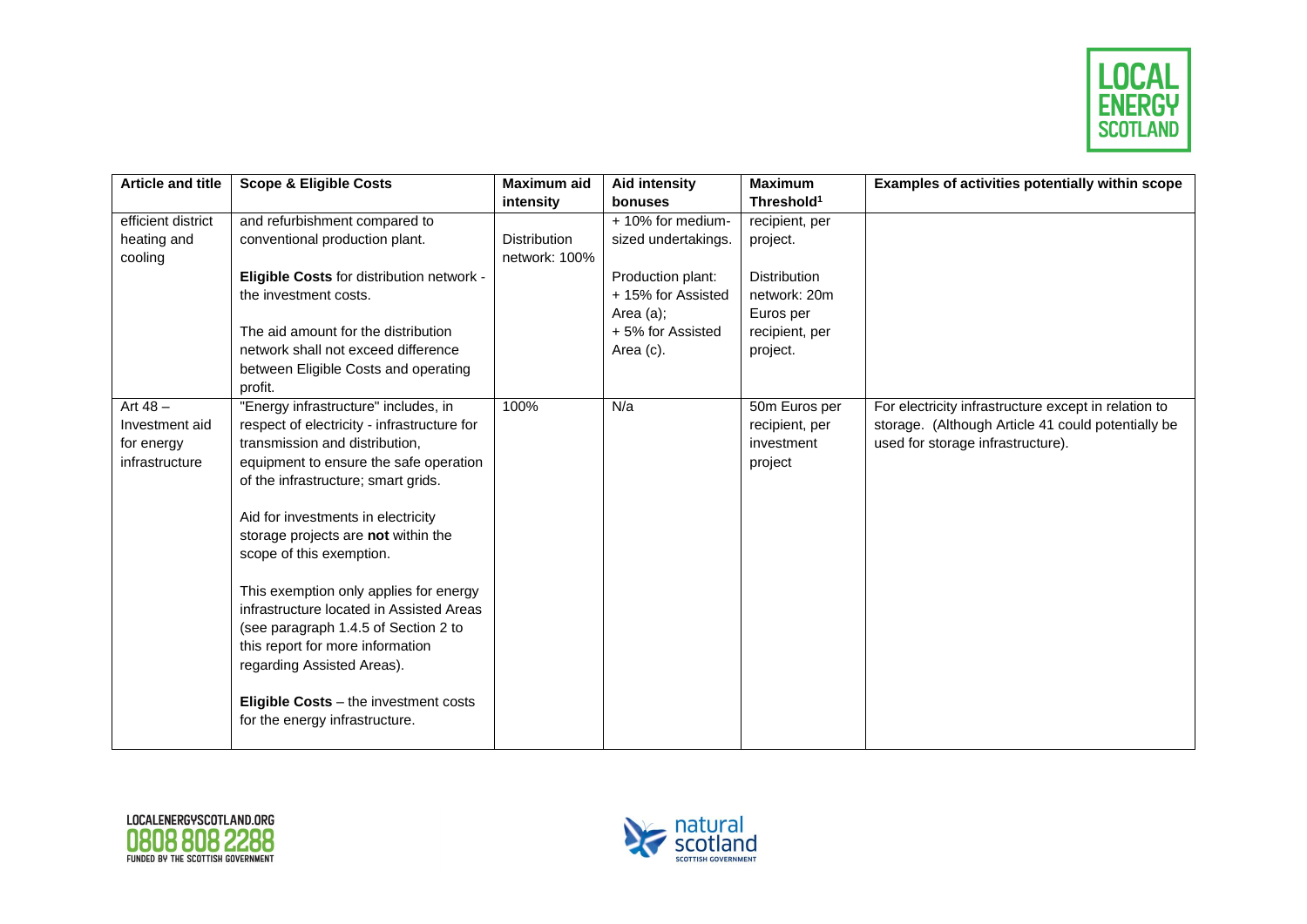

| <b>Article and title</b> | <b>Scope &amp; Eligible Costs</b>        | <b>Maximum aid</b> | <b>Aid intensity</b> | <b>Maximum</b>         | Examples of activities potentially within scope    |
|--------------------------|------------------------------------------|--------------------|----------------------|------------------------|----------------------------------------------------|
|                          |                                          | intensity          | bonuses              | Threshold <sup>1</sup> |                                                    |
|                          | The aid amount shall not exceed the      |                    |                      |                        |                                                    |
|                          | difference between the Eligible Costs    |                    |                      |                        |                                                    |
|                          | and the operating profit.                |                    |                      |                        |                                                    |
|                          | The energy infrastructure shall be       |                    |                      |                        |                                                    |
|                          | subject to full tariff and access        |                    |                      |                        |                                                    |
|                          | regulation according to internal energy  |                    |                      |                        |                                                    |
|                          | market regulation.                       |                    |                      |                        |                                                    |
| Art 49 - Aid for         | Studies, including energy audits, linked | 50%                | +20% for studies     | N/a                    | Any stand alone environmental study or energy      |
| environmental            | to certain investments in relation to    |                    | on behalf of small   |                        | audit, or where this is an element of a larger     |
| studies                  | environmental protection.                |                    | enterprises;         |                        | project.                                           |
|                          |                                          |                    | + 10% for studies    |                        |                                                    |
|                          | Eligible Costs - costs of the studies.   |                    | on behalf of         |                        |                                                    |
|                          |                                          |                    | medium size          |                        |                                                    |
|                          | Restriction regarding energy audits      |                    | enterprises.         |                        |                                                    |
|                          | carried out by large undertakings. A     |                    |                      |                        |                                                    |
|                          | large undertaking is any organisation    |                    |                      |                        |                                                    |
|                          | that does not meet the definition of an  |                    |                      |                        |                                                    |
|                          | SME in Annex 1 of the GBER.              |                    |                      |                        |                                                    |
| Art $53 -$ Aid for       | Cultural purposes and activities         | 100%               | N/a                  | Investment aid         | Where historic infrastructure is being upgraded or |
| culture and              | including all forms of movable or        |                    |                      | for culture and        | refurbished as part of an energy project.          |
| heritage                 | immovable cultural heritage and          |                    |                      | heritage               |                                                    |
| services                 | archaeological sites, monuments,         |                    |                      | conservation:          |                                                    |
|                          | historical sites and buildings, and      |                    |                      | 100 million Euros      |                                                    |
|                          | natural heritage.                        |                    |                      |                        |                                                    |
|                          | Permitted aid includes Investment aid,   |                    |                      |                        |                                                    |
|                          | including aid for the construction or    |                    |                      |                        |                                                    |
|                          | upgrade of culture infrastructure,       |                    |                      |                        |                                                    |



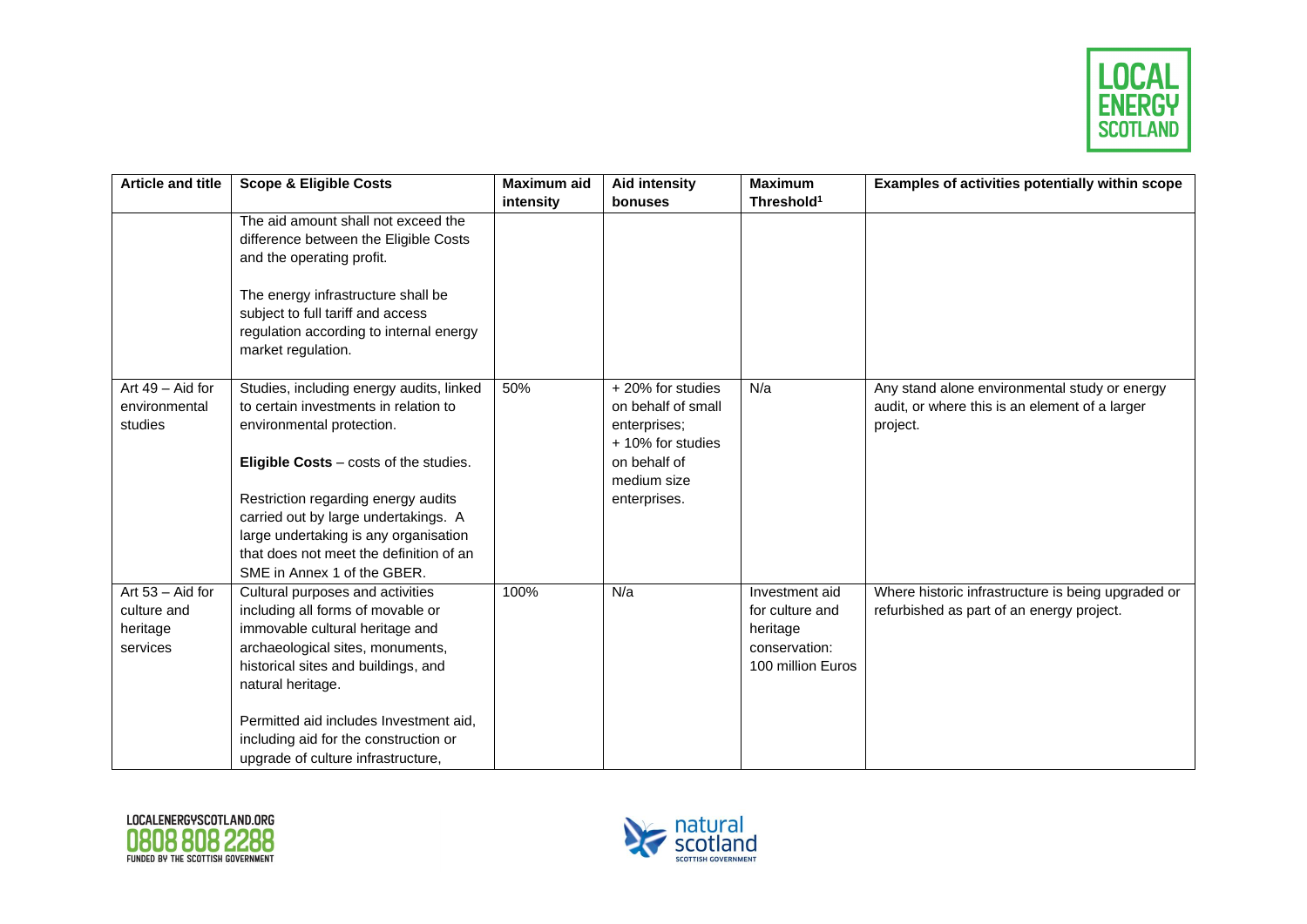

| <b>Article and title</b> | <b>Scope &amp; Eligible Costs</b>                                                                                                                                                                                                                                                                                                                                                                                                                                                                                                                                                                                                                                                                                                   | <b>Maximum aid</b> | <b>Aid intensity</b> | <b>Maximum</b>         | Examples of activities potentially within scope |
|--------------------------|-------------------------------------------------------------------------------------------------------------------------------------------------------------------------------------------------------------------------------------------------------------------------------------------------------------------------------------------------------------------------------------------------------------------------------------------------------------------------------------------------------------------------------------------------------------------------------------------------------------------------------------------------------------------------------------------------------------------------------------|--------------------|----------------------|------------------------|-------------------------------------------------|
|                          |                                                                                                                                                                                                                                                                                                                                                                                                                                                                                                                                                                                                                                                                                                                                     | intensity          | bonuses              | Threshold <sup>1</sup> |                                                 |
|                          | NB - the permitted aid may also take<br>the form of operating aid, although the<br>detail of this is not included in this<br>guidance note.<br><b>Eligible Costs -</b><br>For investment aid, the eligible costs<br>shall be the investment costs in<br>tangible and intangible assets<br>(examples of investment aid, along with<br>their specific requirements, are set out<br>in Art 53(4)).<br>For investment aid, the aid amount<br>shall not exceed the difference<br>between the Eligible Costs and the<br>operating profit of the investment. The<br>operating profit shall be deducted from<br>the Eligible Costs ex ante, on the basis<br>of reasonable projections, or through a<br>claw-back mechanism. The operator of |                    |                      |                        |                                                 |
|                          | the infrastructure is allowed to keep a<br>reasonable profit over the relevant<br>period. For aid not exceeding 1 million                                                                                                                                                                                                                                                                                                                                                                                                                                                                                                                                                                                                           |                    |                      |                        |                                                 |
|                          | Euros, the maximum amount of aid<br>may be set, alternatively to this<br>method, at 80% of Eligible Costs                                                                                                                                                                                                                                                                                                                                                                                                                                                                                                                                                                                                                           |                    |                      |                        |                                                 |
|                          |                                                                                                                                                                                                                                                                                                                                                                                                                                                                                                                                                                                                                                                                                                                                     |                    |                      |                        |                                                 |



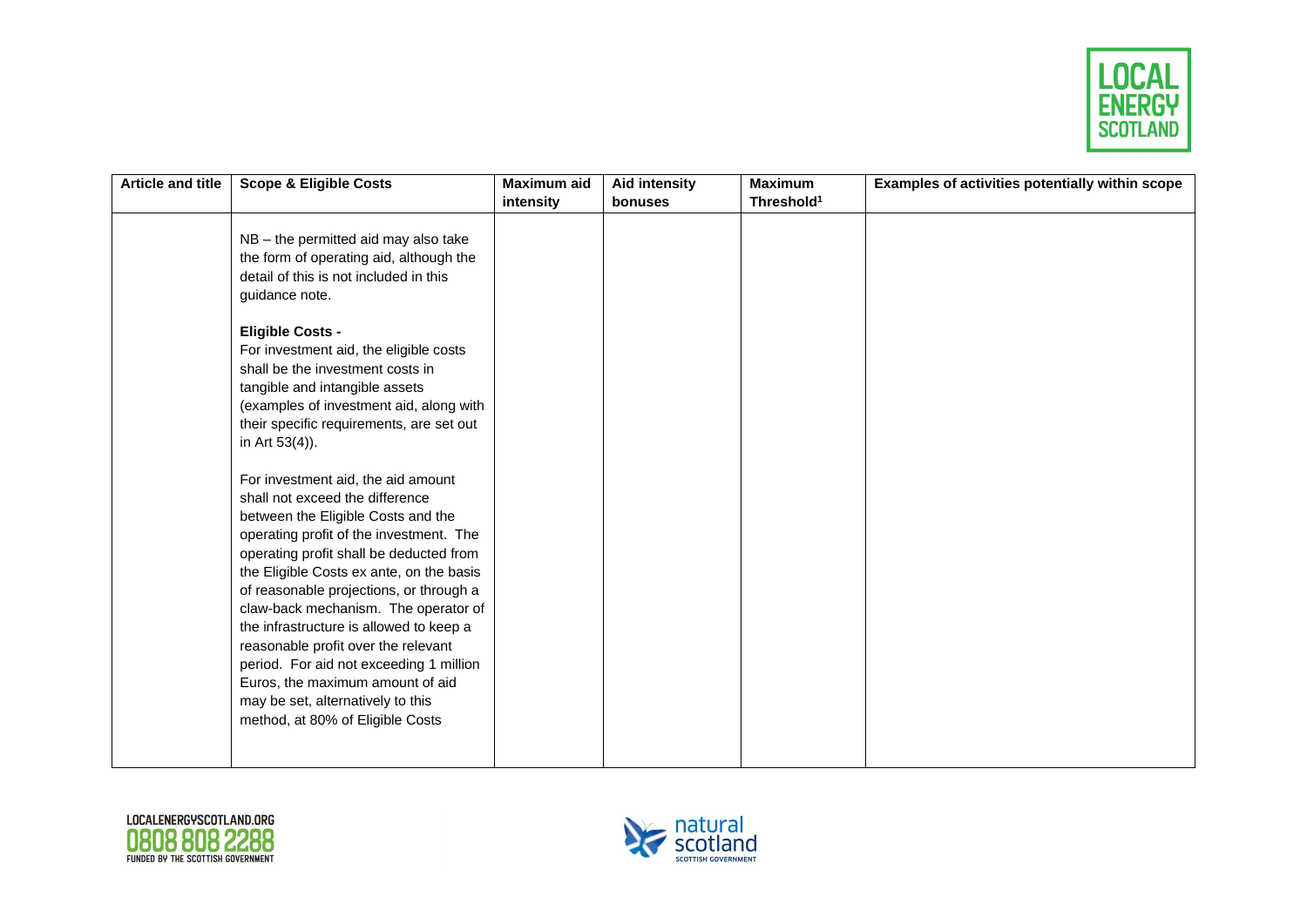

## **Section 2 - Explanation of key concepts under the GBER**

### **1 Eligible costs**

- 1.1 The Eligible Costs are those costs relating to a project that, subject to the permitted aid intensity (see paragraph 2 below), can be funded under the GBER.
- 1.2 As a general principle, the Eligible Costs are the extra investment costs which are directly linked to the environmental objective of the project, which are established as follows:
	- 1.2.1 where the costs of achieving the purpose of exemption can be clearly identified in the total investment costs as a separate investment, for instance because the environmental objective is a readily identifiable addon component to a pre-existing facility, the costs of the separate investment constitute the Eligible Costs;
	- 1.2.2 in all other cases, the Eligible Costs are the extra investment costs established by comparing the aid investment with the counterfactual situation in the absence of state aid. Reference is made to the cost of a technically comparable investment that does not achieve the environmental objective.
- 1.3 There are some exceptions to this general principle for individual exemptions under the GBER.
- 1.4 Section 1 explains how the Eligible Costs are established for each individual exemption.

#### **2 Aid intensity**

- 2.1 The GBER specifies an "aid intensity" that applies to each exemption. The aid intensity is expressed as percentage and represents the maximum amount of grant funding that is permitted under the GBER.
- 2.2 The maximum aid permitted under an exemption = the aid intensity multiplied by the Eligible Costs.
- 2.3 The aid intensity may be increased in certain circumstances, most commonly relating to the size of the grant recipient and whether the aid is being granted in an "Assisted Area".
- 2.4 The increases to aid intensity based on the recipient's size apply where the recipient is a small or medium-sized enterprise. A small enterprise is an enterprise that employs fewer than 50 persons and whose annual turnover and/or annual balance sheet does not exceed 10m Euros. A medium-sized enterprise is an enterprise that employees fewer than 250 persons and whose annual turnover does not exceed 50m Euros and/or has an annual balance sheet total not exceeding 43m Euros. Where there are a number of organisations working together on a project, it is the size of organisation that receives the aid from EST/Scottish Government that is relevant for establishing the aid intensity, even if the recipient subsequently purchases services from its project partners. In exceptional circumstances it may be possible for more than one organisation to receive aid from EST/Scottish Government on a project .



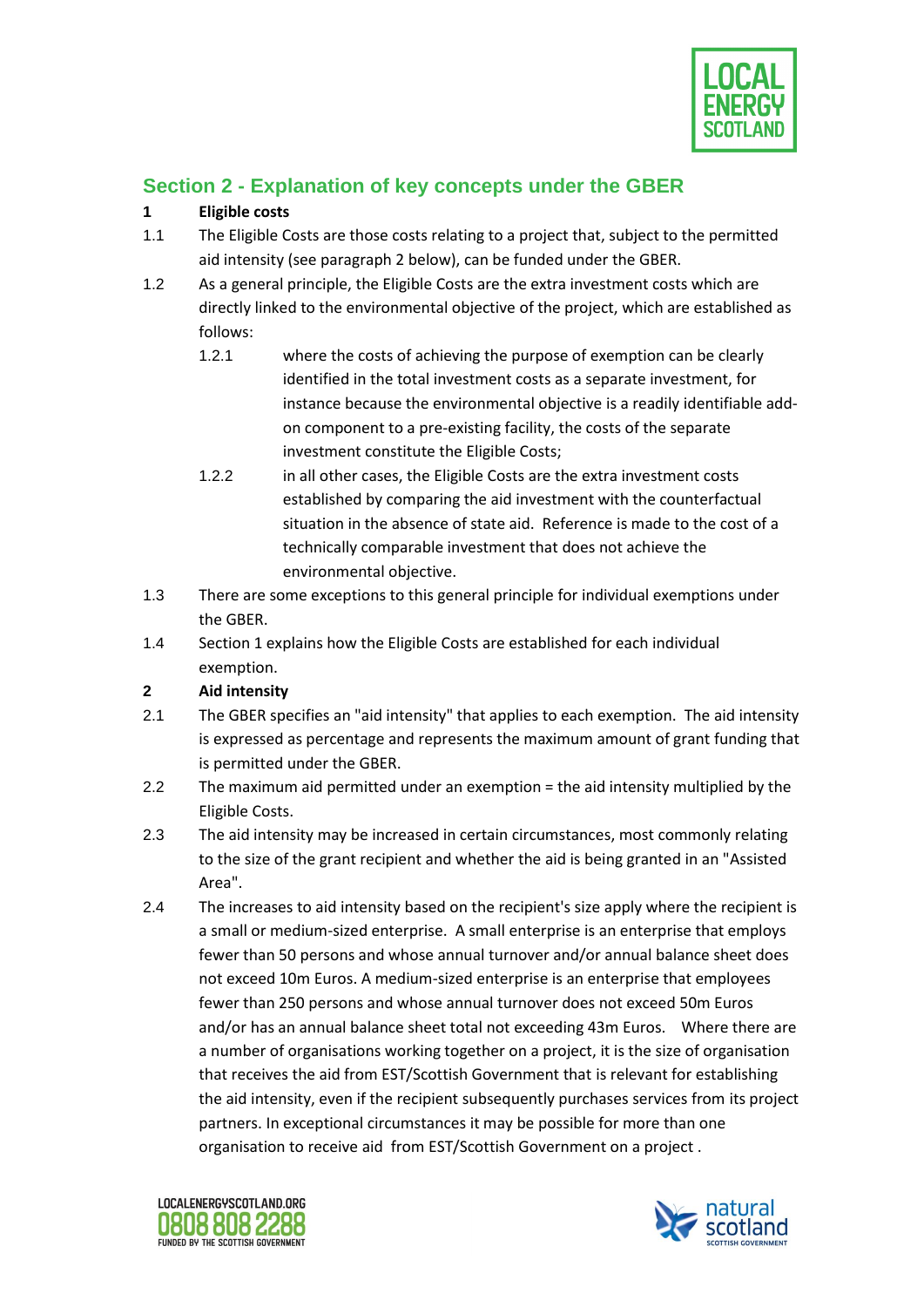

- 2.5 Where funding will be provided to a consortium there are rules set out in Annex I of the GBER for establishing how the headcount and turnover of the consortium members is taken into account for the purposes of establishing whether the aid intensity bonuses will apply. Applicants are advised to seek independent legal advice on this point.
- 2.6 The Assisted Areas are areas recognised in state aid rules as being less economically advantaged areas that would benefit from additional support for development. The Assisted areas are categorised by the European Commission as either those under Article 107(3)(a) of the Treaty on the Functioning of the European Union and those under Article 107(3)(c). For ease of reference, this report refers to these as Assisted Areas (a) and (c) respectively. A map illustrating the Assisted Areas can be found at the following link:

#### <http://www.ukassistedareasmap.com/ieindex.html>

- 2.7 An "innovative enterprise" (as referred to in Article 22) means an enterprise:
	- 2.7.1 that can demonstrate, by means of an evaluation carried out by an external expert that it will in the foreseeable future develop products, services or processes which are new or substantially improved compared to the state of the art in its industry, and which carry a risk of technological or industrial failure, or
	- 2.7.2 the research and development costs of which represent at least 10 % of its total operating costs in at least one of the three years preceding the granting of the aid or, in the case of a start-up enterprise without any financial history, in the audit of its current fiscal period, as certified by an external auditor.

#### **3 Maximum threshold**

3.1 There is a maximum threshold for aid that can be granted under the GBER. If the threshold is met, the aid must be notified to and cleared by the European Commission before being granted. Different thresholds apply for different exemptions - these are set out in Section 1.

#### **4 Cumulation with different exemptions under the GBER**

- 4.1 The exemptions set out in Section 1 cover a wide range of activities. A number of these exemptions could potentially apply to an individual project. There are rules that place limits on how aid is be cumulated under different exemptions in these circumstances. These rules, as summarised below, distinguish between scenarios where the cumulation relates to different Eligible Costs, to the same Eligible Costs and where the Eligible Costs are not identifiable.
- 4.2 It is possible to rely on more than one GBER exemption provided that different Eligible Costs are funded under each different exemption relied upon.
- 4.3 Aid granted under the one GBER exemption may be cumulated with aid under a different GBER exemption in relation to the same identifiable Eligible Costs, partly or